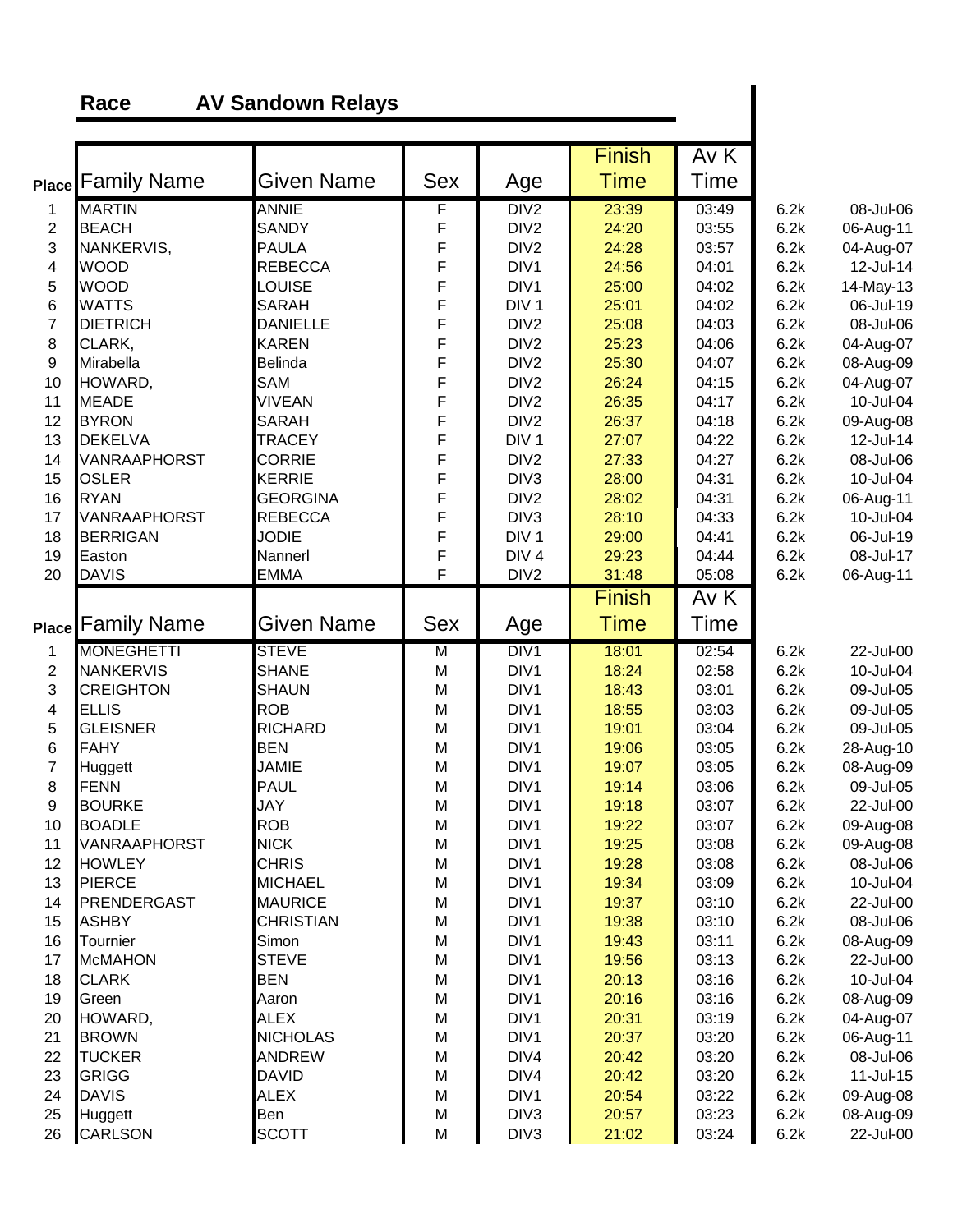|    | Race            | <b>AV Sandown Relays</b> |   |                  |       |       |      |           |
|----|-----------------|--------------------------|---|------------------|-------|-------|------|-----------|
| 27 | <b>IGILBERT</b> | <b>GRANT</b>             | M | 40+              | 21:04 | 03:24 | 6.2k | 08-Jul-06 |
|    | 28 VANRAAPHORST | <b>RON</b>               | M | DIV <sub>4</sub> | 21:05 | 03:24 | 6.2k | 10-Jul-04 |